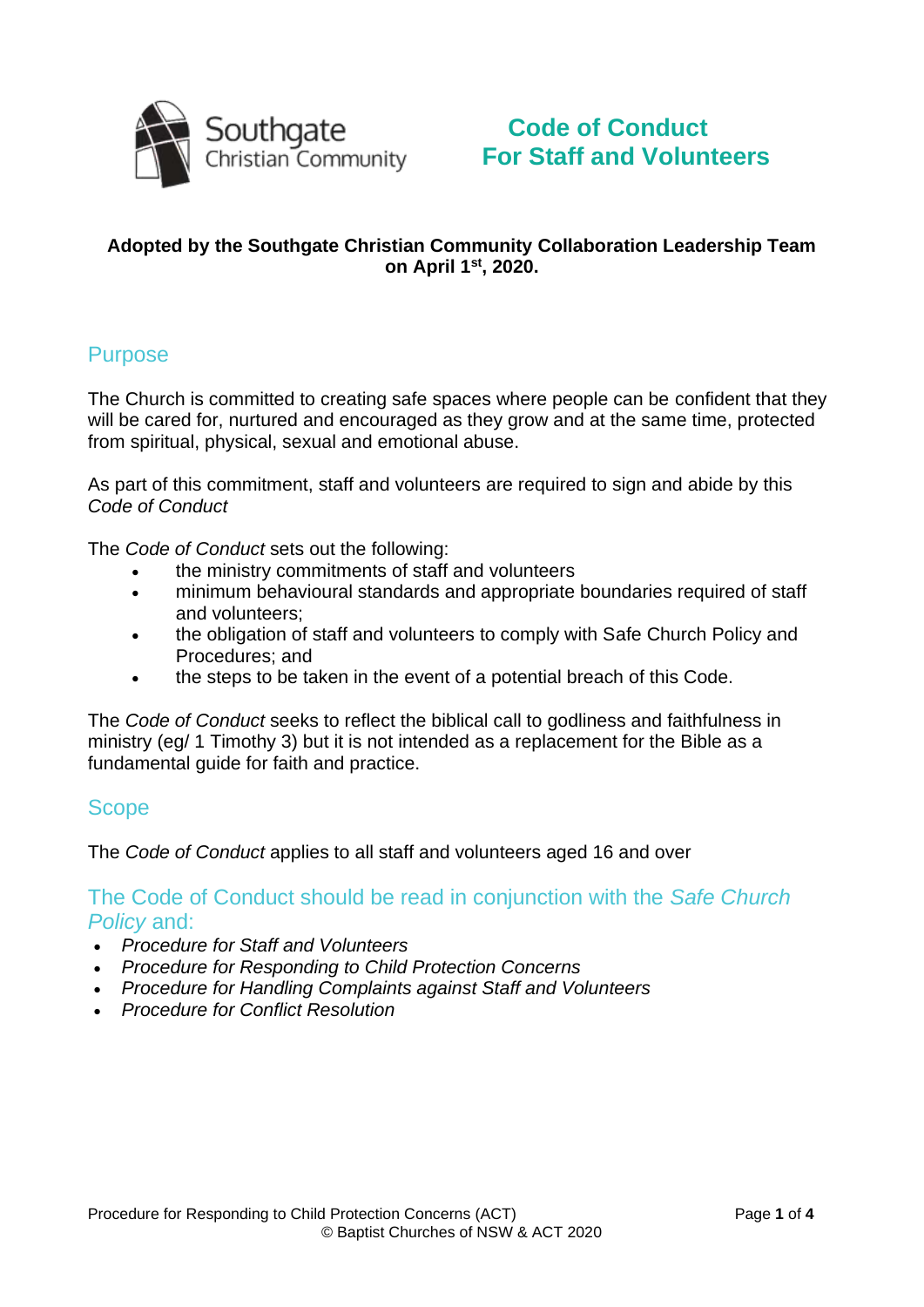# **1. Staff and Volunteers are encouraged to:**

#### Nurture their own relationship with God

- join regularly in the life and ministry of the Church:
- study and reflect on the Scriptures in private and in groups;
- pray regularly in private and in fellowship with and for the people and ministry of the Church; and
- give of your time and finances to the work of the Church, as an expression of our gratitude to God.

#### Nurture healthy relationships:

- treat others with respect;
- love and care for your family (including paying attention to the effect of ministry on them);
- be a team player;
- be accountable
- cooperate with other staff and volunteers
- treat every program participant fairly and equitably
- acknowledge when I am out of my depth, or do not possess the required skill set in difficult pastoral situations (such as helping a victim of abuse, or a person who needs professional counselling), and seek help from the Safe Church Team or a Pastor;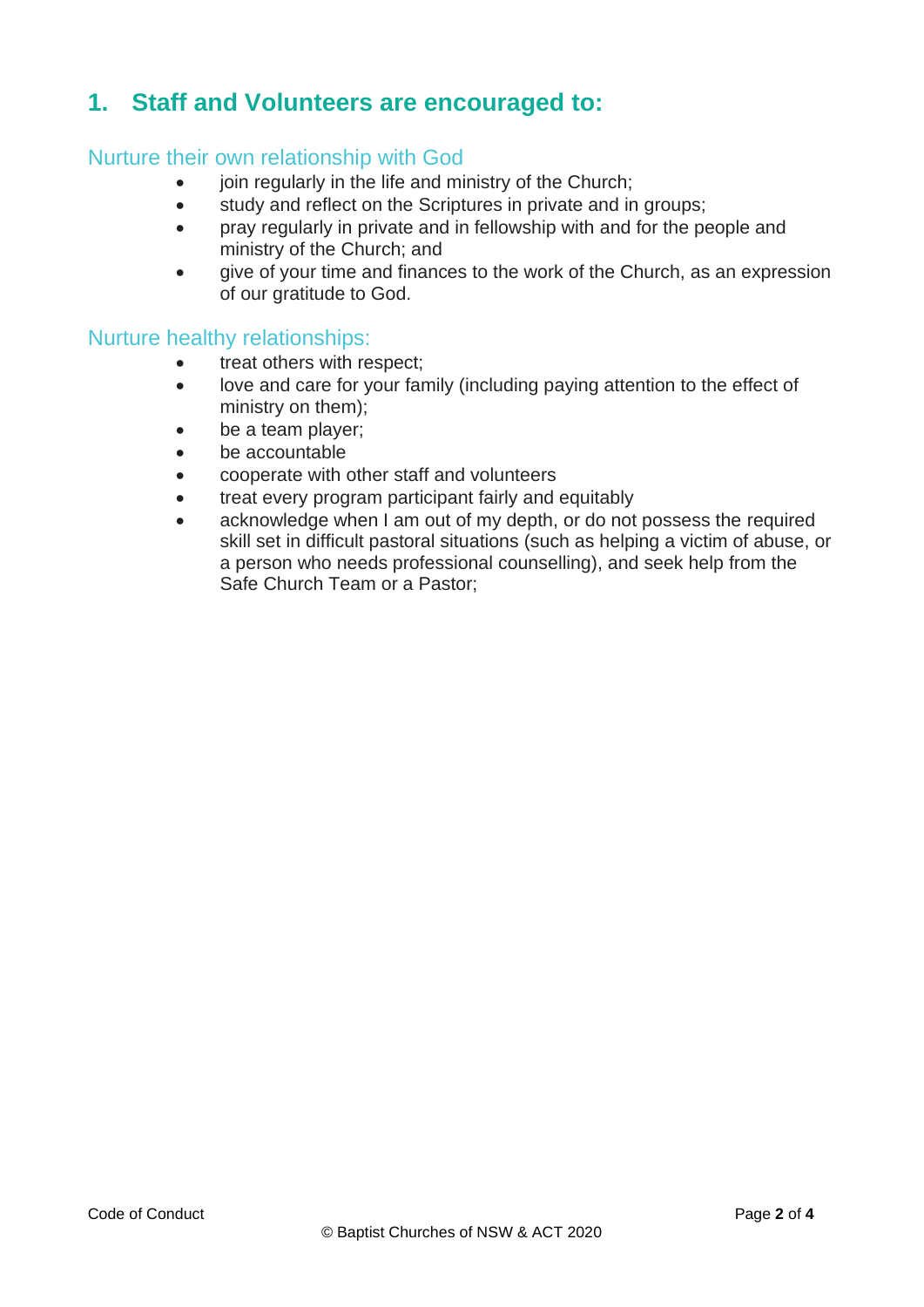# **2. Staff and Volunteers commit to:**

### As a staff member/volunteer of the Church, I promise to:

- a) uphold, support and abide by the *Safe Church Policy*;
- b) respond to reasonable directions from the person with responsibility for the ministry I am involved in;
- c) communicate with integrity, including wise and accountable use of electronic communication, including in accordance with *Guidelines for Activities with Children and Young People*
- d) not knowingly make false, misleading, or deceptive statements;
- e) not engage in bullying, harassment, emotional abuse, spiritual abuse, physical abuse, sexual abuse, of any person including my own family;
- f) not act violently or intentionally provoke violence;
- g) upholding confidentiality; not disclosing any confidential information without the consent of the person providing the information (the exception being where there is a legal obligation);
- h) report concerns about misconduct and/or abuse according to the Church's *Safe Church Policy* and relevant procedures;
- i) disclose all relevant information as part of completing the *Screening Check Questionnaire* if I have not already done so;
- j) disclose to the Church Leadership if I am investigated for any criminal offences or have any knowledge of serious unlawful activity within the church context.
- k) act with sexual purity, meaning I will:
	- express my sexuality in healthy and God directed ways:
	- restrict sexual intimacy to the confines of the marriage relationship
		- $\circ$  (where marriage has the same meaning as in the Marriage Rites of the Baptist Union of Australia ie 'the union between a man and a woman to the exclusion of all others, voluntarily entered into for life');
		- $\circ$  (if an individual is unwilling or unable to commit to this requirement, church leaders may choose to endorse them as a volunteer for non-leadership roles)
	- recognize that it is inappropriate to access any type of pornographic material and, if I struggle with this addiction, I will seek professional help;
	- ensure that romantic interactions are meaningfully consensual
	- give consideration to any power imbalances in intimate relationships.
- l) act with financial integrity, including:
	- having accountable and transparent systems in place for financial matters.
	- not seeking personal advantage or financial gain from our position (other than in wages, recognised allowances and deductions).
- m) not take or use property belonging to others without express consent, including intellectual property (copyright);
- n) not use any prohibited substance and be responsible in my use of substances that may be addictive (eg. prescriptions, alcohol);
- o) avoid ongoing counselling of people with whom I have pastoral relationships; and
- p) make alternative arrangements for pastoral ministry for any person with whom I may develop a romantic or intimate relationship.